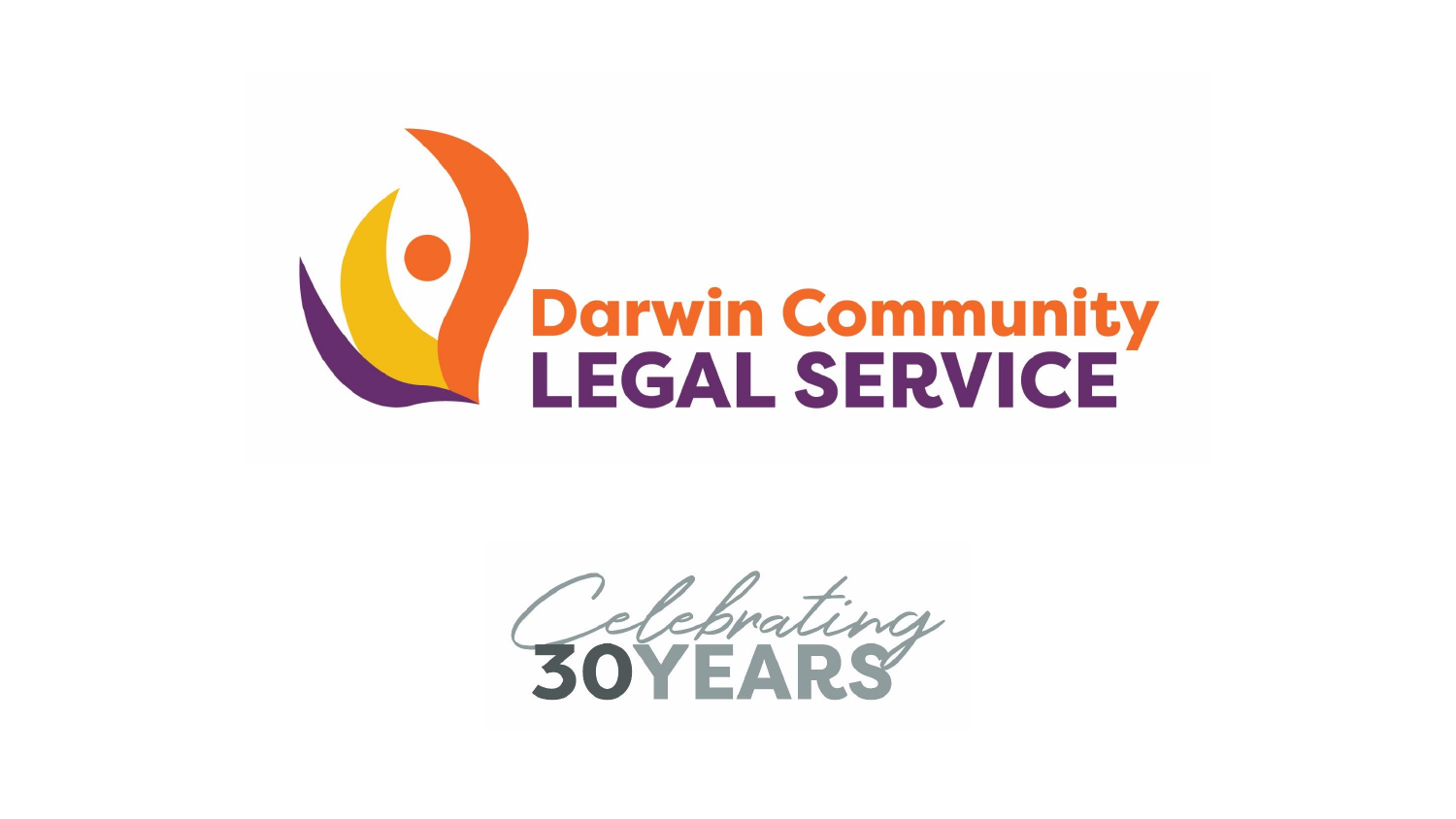#### **Inverting the non-profit legal service delivery model in the Northern Territory**

**Matthew Shaw and Judy Harrison 25 Oct 2021 (PowerPoint relates to Matthew's paper of the same title)**

DCLS operates on Larrakia country. We acknowledge the Larrakia people as the Traditional Owners of the Darwin region and pay our respects to Larrakia elders past and present. We are committed to a positive future for the Aboriginal community.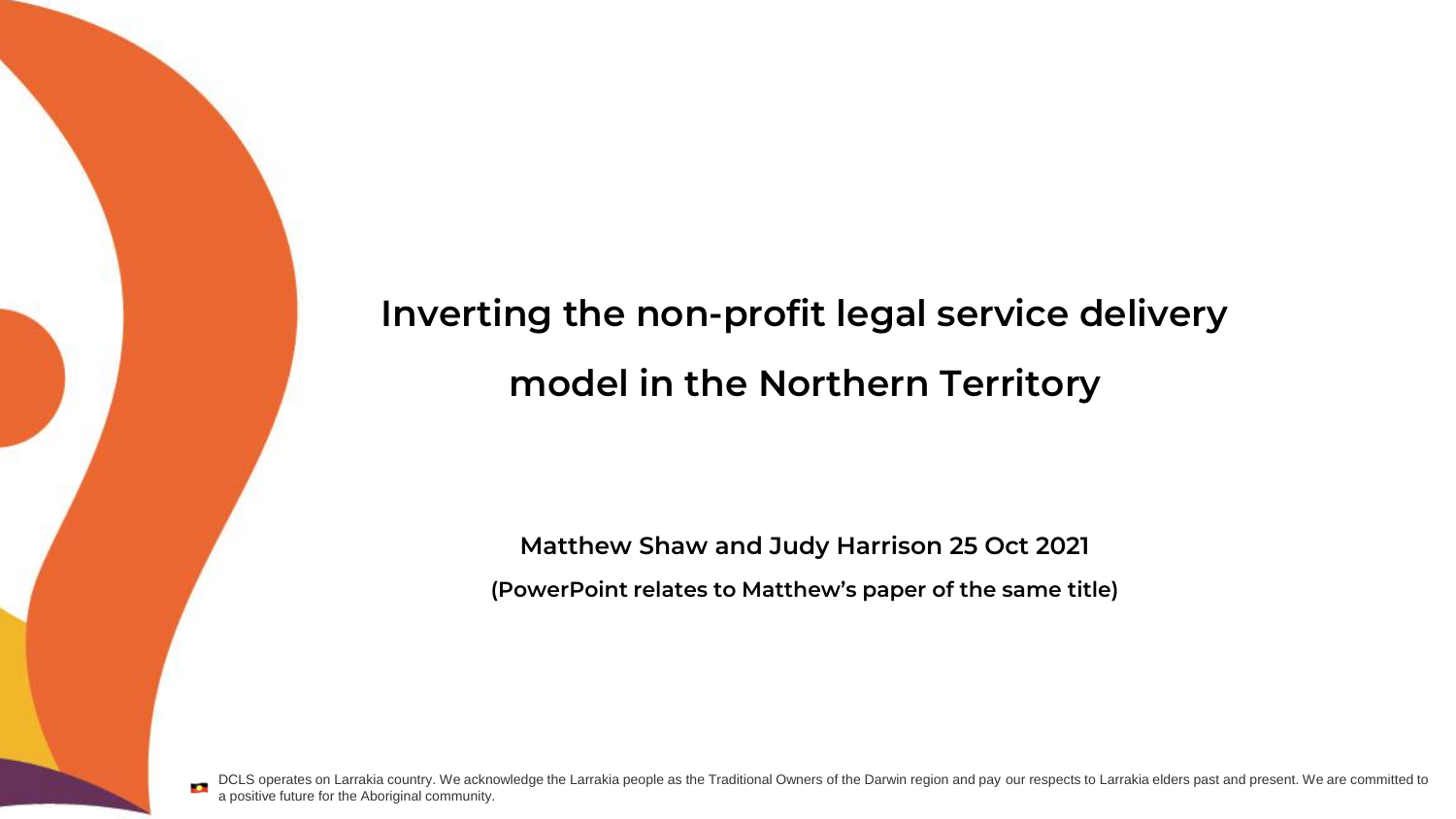## **INTRODUCTION**



Who's covered?



Women's Legal Service



**Northern Territory<br>Legal Aid Commission** 



#### **TOP END WOMEN'S LEGAL SERVICE INC.**

FREE LEGAL ADVICE FOR WOMEN **Advice | Information | Referral | Advocacy** 







North Australian Aboriginal Justice Agency

Darwin Community Legal Service 3 and 3 and 3 and 3 and 3 and 3 and 3 and 3 and 3 and 3 and 3 and 3 and 3 and 3 and 3 and 3 and 3 and 3 and 3 and 3 and 3 and 3 and 3 and 3 and 3 and 3 and 3 and 3 and 3 and 3 and 3 and 3 and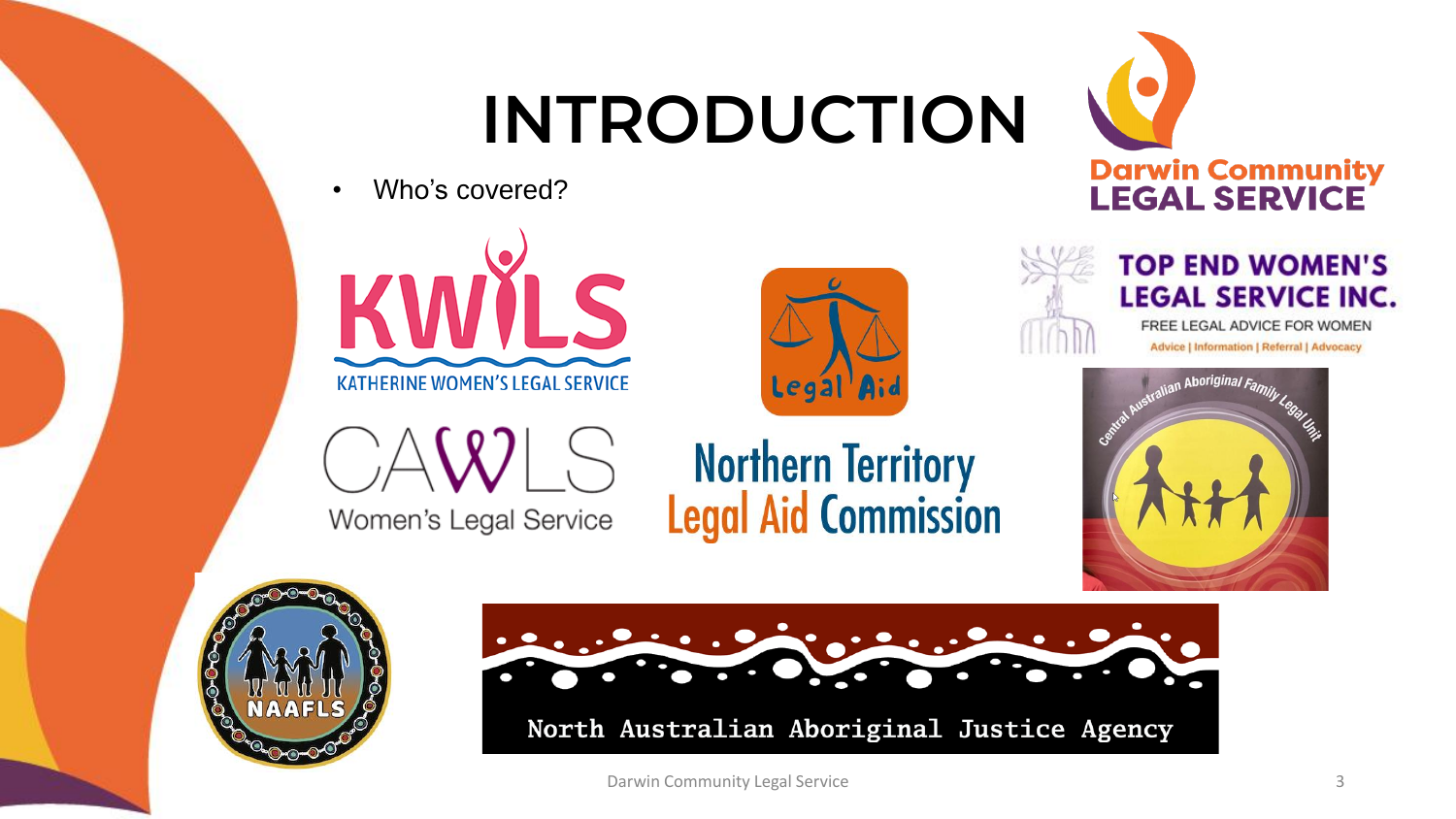## **CURRENT MODEL**

- Hub-centric (Darwin, Alice, Tennant, Katherine)
- Large geographic regions
- Services are systemically underfunded and tied to burdensome obligations
	- Leads to sacrificing services in some areas for others, or sacrificing communities altogether
- Relies on 'outreach' to bridge the divide
- Outreach does not allow the development of meaningful community presence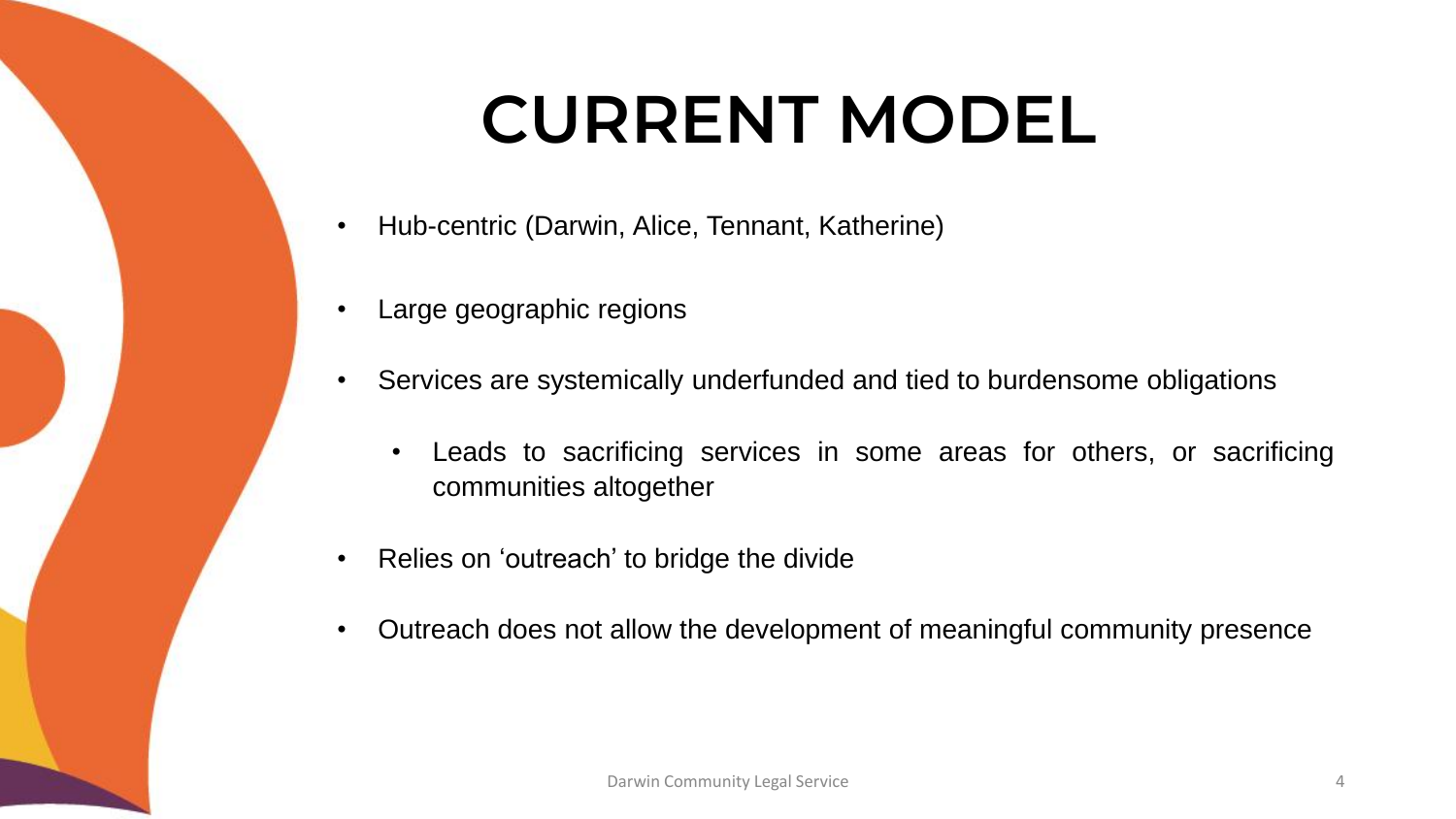#### **CONSULTATIONS AND FINDING A NEW WAY**

- 'Consultation' is not working people are fatigued and sick of nothing being done
- Box of Veggies a powerful case study in explaining why
- Deficit discourse permeates existing approaches unhelpful at best, harmful at worst
- Moving forward in new model, must not fall into these two traps

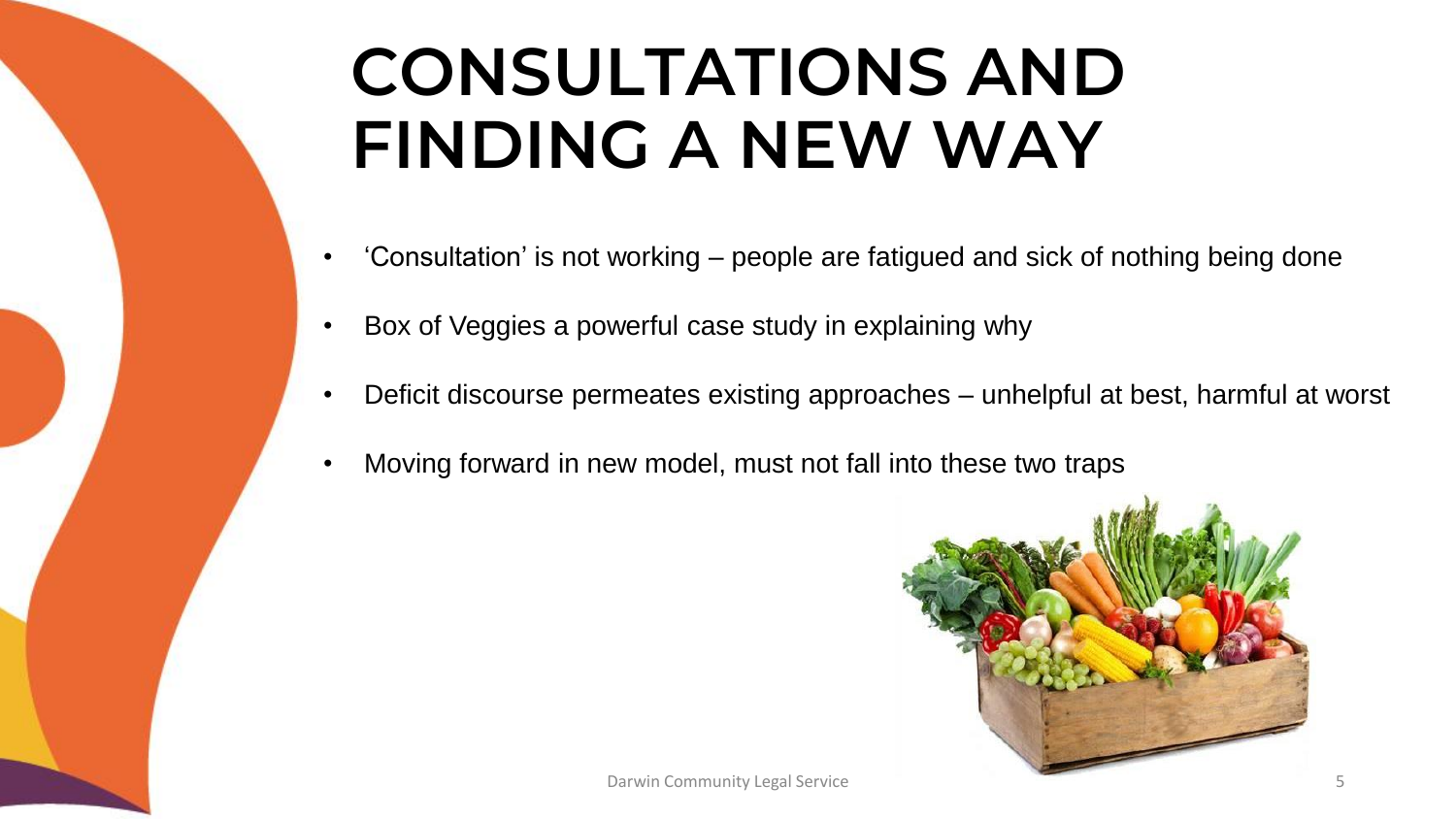### **HOW A NEW MODEL SHOULD LOOK & HOW TO GET THERE**

- Communities and Aboriginal and Torres Strait Islander representatives must be at the centre
- Must take stock of existing strengths and assets already in community (local knowledge and expertise)
- **More resources are essential – the whole pie must be increased**
	- *Likely requires at least doubling of current funding*
- Scope for change via the new Remote Jobs Program?
- Scope for change via NTG Local Decision Making agreements?
- Scope to invert power relations for improved accountability and impacts?